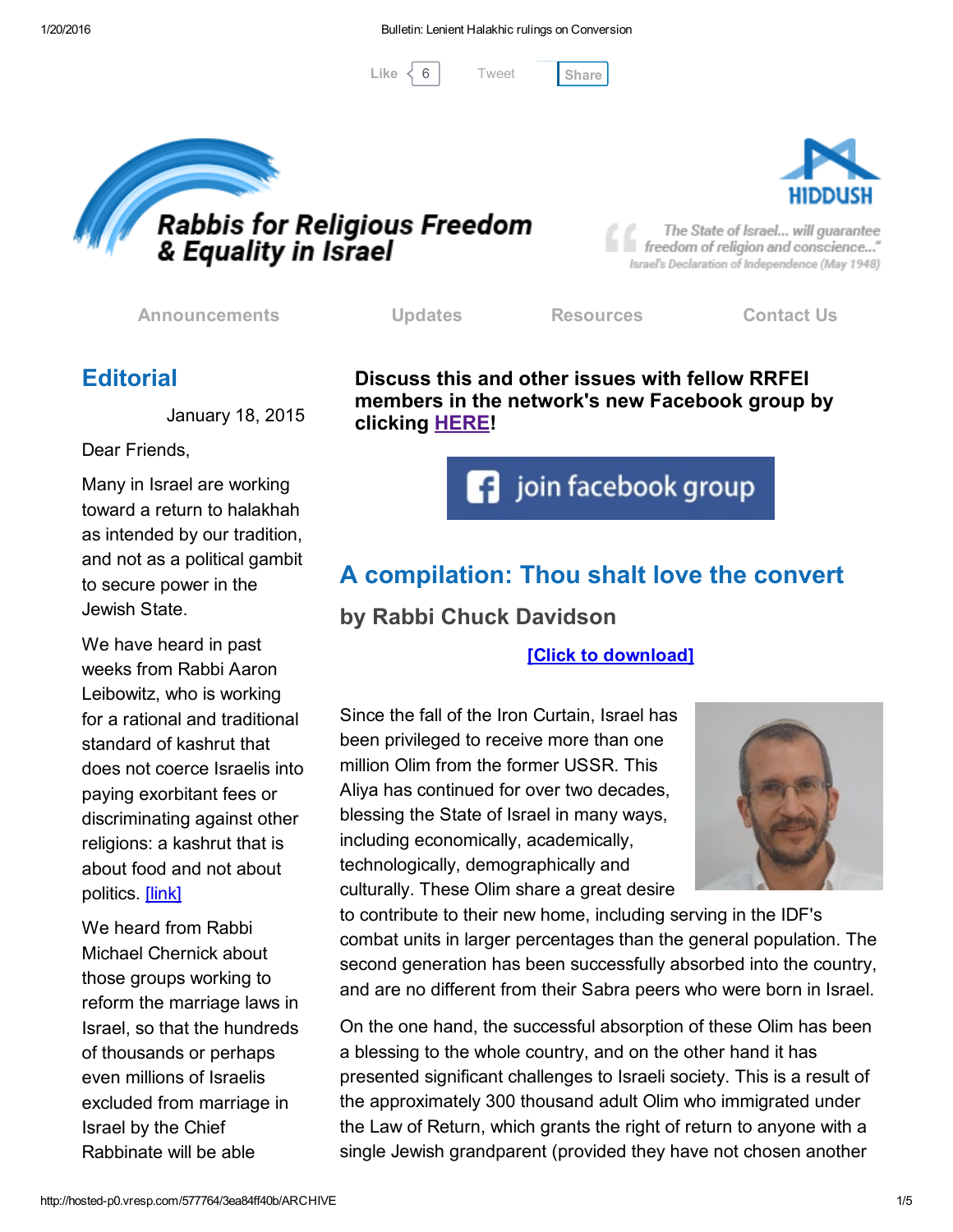marry the person they love in the land of their citizenship and the land they serve. [\[link\]](http://rrfei.org/2015/12/j-rec-and-rrfei-by-rabbi-dr-michael-chernick/)

This week we are sending the booklet of halakhic statements **[\[download](http://rrfei.org/wp-content/uploads/2016/01/Thou-shalt-love-the-convert-HEB.pdf) here]** collected by Rabbi Chuck Davidson of Jerusalem concerning historical positions important rabbis have taken on gerut. Hiddush staffer David Bogomolny has done us the favor of translating Rabbi Davidson's introduction to his hoveret into English for ease of reading. We know your time is precious, and thought an English translation might save a few moments. The Hebrew is also included. There follows over 170 statements of rabbinic opinions, some from rabbis you know and some less famous, who have defined conversion as a process of joining the Jewish people for those who sincerely seek membership in Am Yisrael.

You will see that Rabbi Yisrael Be'eri, who was the Chief Rabbi of Nes Tsiyona, contended that the intention to be a Jew who acknowledged that Judaism has mitzvot, even though the convert did not intend to keep those mitzvot, was sufficient for conversion. In other words, to convert to live a Jewish life as other contemporary Jews live as

faith), who are not Jewish according to Halacha. Another 80 thousand children and adolescents who were born or raised in Israel are not Jews according to Jewish law. Of these 380,000, who are officially classified as "having no religion" according to the Ministry of the Interior, most consider themselves Jews in all respects.

Additionally, almost all of these Olim are considered "Zera Yisrael" (the seed of Israel), descendants of Jews, who themselves are not considered Jewish according to Halakha. Unlike the conversions of non-Jews, conversions of "Zera Yisrael" are considered a mitzvah of "bringing back the lost ones," i.e., bringing back into the Jewish fold those that were lost to the Jewish people, which is especially true for Jews of Soviet ancestry who were cut off from all things Jewish by force of the communist regime for more than seventy years. And so, the Halakhic requirements for converting those who are "Zera Yisrael" are significantly less stringent than the requirements for converting those who have no Jewish roots.

This blessed Aliyah resulted in a number of challenges, including:

- 1. The rate of intermarriage, which had been negligible in Israel before the fall of the Iron curtain, has grown tenfold, and now stands at about 5%, i.e. one in twenty. This phenomenon has penetrated even the Zionist Orthodox community, among those who no longer live their lives according to Halakha.
- 2. Those who are classified as "having no religion" according to the Ministry of the Interior cannot get married in Israel due to the Chief Rabbinate's monopoly on marriage.
- 3. The cohesiveness of Israeli society, which is already fragile and tearing along political and ideological seams, has further weakened due to this incomplete absorption of the Olim from the FSU.
- 4. Facing the historic opportunity of bringing Olim from the FSU towards Judaism, the Rabbinate's inhospitable approach results in exactly the opposite and pushes them further away from their Jewish heritage.

Today, the pathway to government recognized conversion through the Ministry of Religious Services and the Chief Rabbinate requires those who are converting to convince the rabbinic conversion courts that they intend to live a Halakhic lifestyle as do Orthodox Jews, which most of them do not plan to do. Even most of those who do manage to complete this conversion process don't actually live out this commitment. Therefore, the government's conversion program actually puts the majority of this population off from pursuing conversion at all.

This booklet I have compiled addresses the critical question of the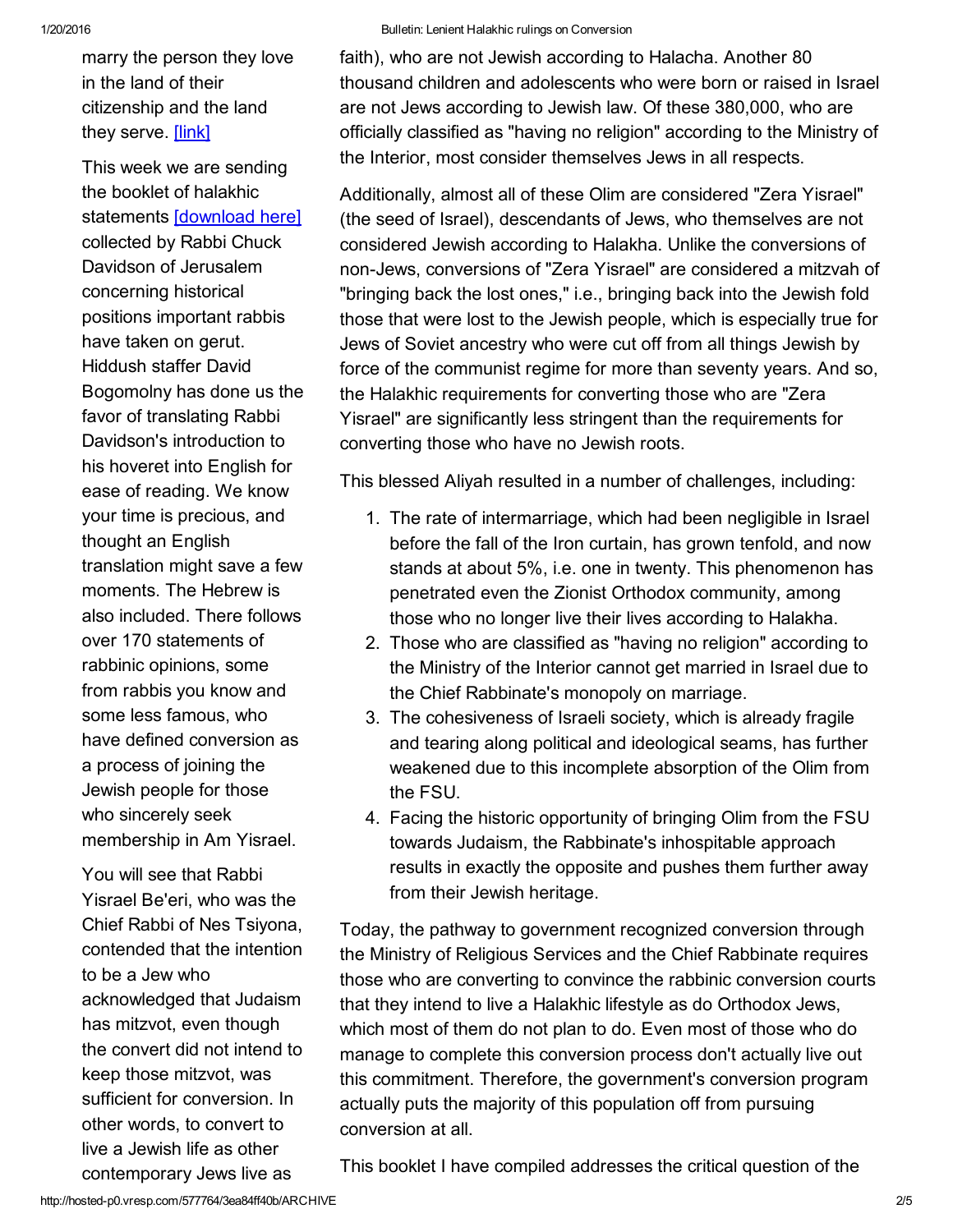Jews in our time suffices.

As long as the convert accepts the authority of the Torah and the punishment for not observing the mitzvot, some would say l'hathila and some would say b'diavad, that person is accepted as a Jew. Historically conversion was not intended to build up and sustain a particular interpretation of Judaism. Rather, for many rabbis, it's to build up the Jewish people in its entirety with true believers who accept the mitzvot as incumbent upon them, whether they perform the mitzvot or not.

From the writings of Shlomo Zalman Urbach we see that the issue, built on a p'sak from the 13th century, is that the ger accept becoming a Jew entirely of his own free will, without any coercion. The ger must desire to be Jewish. Rabbi Urbach wrote that the critical issue is to ask the potential ger if he wants to convert, and that acceptance constitutes acceptance of the commandments.

And see Rabbi Yehoshua ben Meir's statement about Rabbi Moshe Feinstein's opinion that joining the Jewish people is doing what others in the Jewish community do as normative in the community, in Israel

above mentioned population's future, as well as the continuation of Halakhic Jewish status for an increasing number of Israeli citizens who have Jewish identities, but are not considered Jewish according to Halakha.

The booklet introduces the reader to more than 170 rabbinic citations on the matter of Jewish conversion over the centuries and millennia. The quotes have been shortened in order to present the material in simple and accessible language. However, the exact references are noted on every page, and in any case, the selected quotes represent the rabbis' final opinions on this matter, to the best of my understanding.

The opinions included in this booklet only represent lenient Halakhic rulings. Clearly, in the matter of conversion, as with every other Halakhic matter, legitimate disagreements arise. Since the more stringent rabbinic opinions are better known among the wider public, this booklet aims to include the lesser known rabbinic opinions. This booklet was written with the intention of raising interest in the subject of conversion in the hopes that its readers will become inclined to deeply study the sources. Further, the booklet does not intend to represent any particular position as practical Halakha (Halakha lema'aseh).

My many thanks go to the great Rav Haim Amsalem, SHLIT"A, author of the monumental book "Zera Yisrael," from which most of the citations were drawn, with the addition of a few gems that I uncovered with my own efforts, representing the Halakhic rulings of the leading rabbis of their respective generations. I merited the immense privilege, which is impossible to describe, of getting to closely know the Rav, pouring water on his hands, and learning the Torah of conversion from his mouth.

Kalman Pesach (Chuck), son of Pinchas, Davidson 2015

## החוברת: ואהבתם את הגר

נערך על ידי הרב צ'אק דוידסון

#### [לחץ [להורדה\]](http://rrfei.org/wp-content/uploads/2016/01/Thou-shalt-love-the-convert-HEB.pdf)

מאז נפילת מסך הברזל, זכתה מדינת ישראל לעלייתם של כמיליון בני אדם מברית המועצות לשעבר. עליה זו על פני יותר משני עשורים הביאה ברכות למדינה מבחינות רבות וביניהם הכלכלית, האקדמאית, הטכנולוגית, הדמוגרפית, והתרבותית. רצונם של העולים לתרום למדינה הוא גבוה ביותר, כולל במישור הצבאי כאשר משרתים ביחידות קרביות באחוזים גדולים מכלל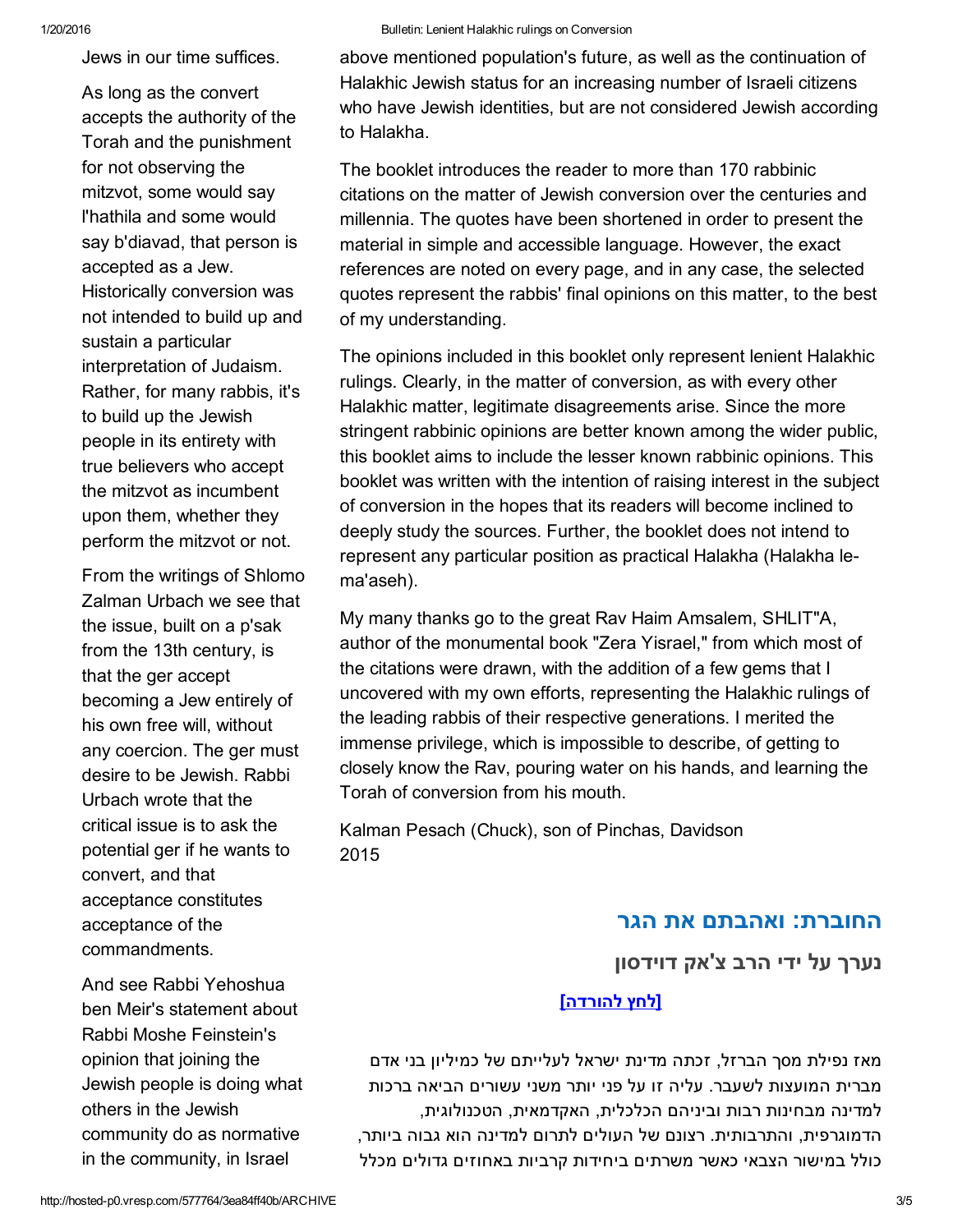האוכלוסייה. הדור השני נקלט היטב בארץ עד שאינם שונים מעמיתיהם הצברים.

מצד אחד, קליטתם המוצלחת של העולים היא ברכה למדינה כולה, ומצד שני מציגה בפני החברה הישראלית אתגרים משמעותיים. וזה מכיוון שכ300 אלף עולים מבוגרים, שעלו מתוקף חוק השבות המעניק זכות עליה לכל מי שלו סב אחד



(בתנאי שאין לעולה דת אחרת), אינם יהודים על פי ההלכה. עוד כ80 אלף ילדים ובני נוער שנולדו או גדלו בארץ אינם יהודים על פי ההלכה. מתוך 380 אלף אלה, המוגדרים כ"חסרי דת" במשרד הפנים, רובם ככולם רואים בעצמם יהודים לכל דבר.

בנוסף, כמעט כל העולים האלה הם מוגדרים כ"זרע ישראל", צאצאי יהודים שאינם יהודים מבחינה הלכתית. שלא כמו גיורם של סתם נכרים, גיורם של זרע ישראל הינו מצווה של השבת אבידה, כלומר השבתם של אלה שאבדו לעם ישראל, דבר שנכון במיוחד כלפי יהודי ברית המועצות שנותקו בכוח מכל דבר יהודי במשך כ70 שנות המשטר הקומוניסטי. ובכן, הדרישות ההלכתיות לגיורם של זרע ישראל מקלות משמעותית לעומת גיורם של סתם נכרים.

כתוצאה מעליה מבורכת זו, מספר אתגרים עולה, וביניהם:

- 1 . קצב נישואי תערובת, תופעה זניחה בארץ לפני נפילת מסך הברזל, גדל עשרת מונים וכיום עומד על כ5% אוחזים, אחד מכל עשרים. תופעה זו כבר הגיעה גם לציבור הדתי בעקבות תופעת הדתל"שיות בקרב המגזר.
- 2 . חסרי הדת בישראל אינם יכולים להתחתן בארץ כי לרבנות הראשית יש מונופול על הנישואין.
- 3 . לכידות החברה הישראלית, שכבר שבירה בעקבות קרעים פוליטיים ואידיאלוגיים רבים, עוד יותר נחלשת מאי קבלת העולים בצורה מלאה.
	- 4 . מול הזדמנות היסטורית לקרב יהודי ברית המועצות לשעבר ליהדות, גישת הרבנות שאינה מסבירה פנים גורמת בדיוק ההיפך ומרחיקה אותם ממורשתם.

כיום, מסלול הגיור הממלכתי של המשרד לשירותי דת והרבנות הראשית, דורש ממתגיירים לשכנע את בית הדין שהם מתכוונים לשמור תורה ומצוות כהלכה כמו ששומרים הדתיים, מה שרובם לא מתכוונים לעשות; ואף רוב המצליחים לעבור את המסלול עד הגיור לא עושים בפועל. אי לכך, מסלול הגיור הממלכתי כיום מנטרל את רצונם של רוב האוכלוסייה הנ"ל להתגייר.

חוברת זו פותחת צהר לשאלה קריטית לעתידה של אוכלוסיה זו ובכלל להמשך יהדותו ההלכתית של מספר הלך וגדל של אזרחים בעלי זהות יהודית אבל שאינם יהודים על פי ההלכה.

החוברת מציגה בפני הקורא יותר ממאה ציטוטים בסוגיית הגיור מרבני ישראל על פני מאות ואלפי שנים. הציטוטים קוצרו על מנת לפרוס את החומר בשפה קלה ושווה לכל נפש. יחד עם זאת, בכל עמוד הובא המקור לציטוט, ובכל אופן, נבחרו הציטוטים בכוונה להציג את דעתו הסופית של המצוטט למיטב הבנתי.

בחוברת הובאו הדעות המקלות בלבד. ברור שבתחום הגיור, כבכל תחום אחר

including serving in the IDF as the other members of the community do, but not necessarily living according to the demands of halakha.

I hope you will peruse the piskei din. I found them surprising, and delightfully refreshing. Clearly there is much here that would unite the Jewish people in practice. Perhaps we could find a way for the different streams to come much closer in interpretation to what it means to live a Jewish life. Reading these opinions I became truly hopeful, and I'd love to hear from you what your opinion is.

I want to thank Rabbi Davidson for his superb work, and for sharing that work with us, his colleagues.

In this article by Rabbi Nathan Lopez Cardozo [click [here\]](http://blogs.timesofisrael.com/the-abuse-of-halacha/) you'll see the claim that halakha intends to make us a moral people. I need remind no one of Hillel's restatement of the Golden Rule in Shabbat 31a, or the questions about entering heaven also found there, the first of which is whether the person conducted his affairs honestly. Halakha's intention is clearly to refine the soul and bring us closer to God, regardless of the movement we happen to